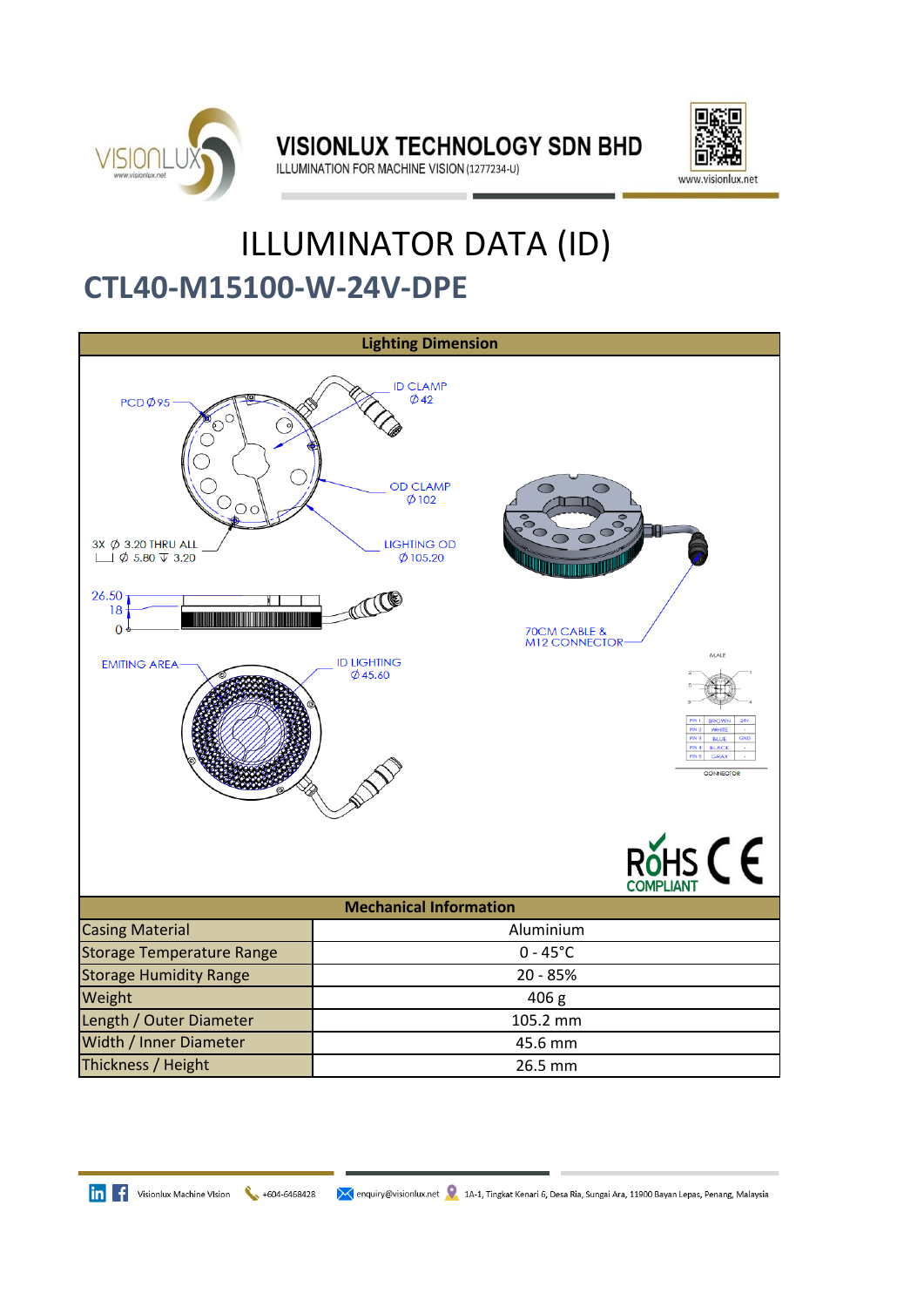

VISIONLUX TECHNOLOGY SDN BHD



ILLUMINATION FOR MACHINE VISION (1277234-U)

# **CTL40-M15100-W-24V-DPE** ILLUMINATOR DATA (ID)

| <b>Lighting Information</b>     |                                 |                |        |                |       |       |
|---------------------------------|---------------------------------|----------------|--------|----------------|-------|-------|
| <b>Part Number</b>              | CTL40-M15100-W-24V-DPE          |                |        |                |       |       |
| <b>LED Color</b>                | <b>WHITE</b>                    |                |        |                |       |       |
| Wavelength                      | *Refer Chromaticity Table below |                |        |                |       |       |
| <b>Working Distance</b>         | 90 mm                           |                | 120 mm | 150 mm         |       |       |
| Intensity (±15%)                | 36900 lux<br>29800 lux          |                |        | 22600 lux      |       |       |
| Illumination (number of row)    | 4                               |                |        |                |       |       |
| <b>Illumination Active Area</b> | Active Length / Outer Dia.      | 89.2 mm        |        |                |       |       |
|                                 | Active Width / Inner Dia.       | 50 mm          |        |                |       |       |
| <b>Emission angle</b>           | $15^\circ$                      |                |        |                |       |       |
| Eye Safety Class (IEC62471)     | <b>EXEMPT</b>                   |                |        |                |       |       |
| <b>Chromaticity Table</b>       | 0.287<br>X<br>0.296             | 0.307<br>0.311 | 0.311  | 0.307          | 0.33  | 0.33  |
| For White colour only           | 0.276<br>0.295                  | 0.315<br>0.294 |        | 0.315<br>0.294 | 0.339 | 0.318 |

| <b>Electrical Information</b> |                   |  |  |
|-------------------------------|-------------------|--|--|
| <b>Rated Constant Voltage</b> | 24 V ±2%          |  |  |
| <b>Rated Constant Current</b> | 264 mA            |  |  |
| <b>Power Consumption</b>      | 6.336 W           |  |  |
| Casing temperature,           | 54.8 $^{\circ}$ C |  |  |
| After 60 minutes operation    |                   |  |  |

| <b>Strobe Mode Specification</b> |              |              |  |
|----------------------------------|--------------|--------------|--|
| *Normal Strobe Voltage           | 24 V         |              |  |
| *Normal Strobe Current           | 408 mA       |              |  |
| Overdrive Voltage Range          | Min: 36 V    | Max: 48 V    |  |
| <b>Overdrive Current Range</b>   | Min: 1129 mA | Max: 1858 mA |  |
| <b>Recommended Overdrive</b>     | 36 V         |              |  |
| Voltage                          |              |              |  |
| **Max. Trigger Pulse Duration    | 10 msec      |              |  |
| **Max. Duty Cycle                | 10%          |              |  |

\*Normal strobe means the lighting is operated using the rated power. Overdrive means the power supplied to the lighting exceeded the rated power.

\*\*Overdrive condition must not exceed the max. trigger pulse duration and max. duty cycle.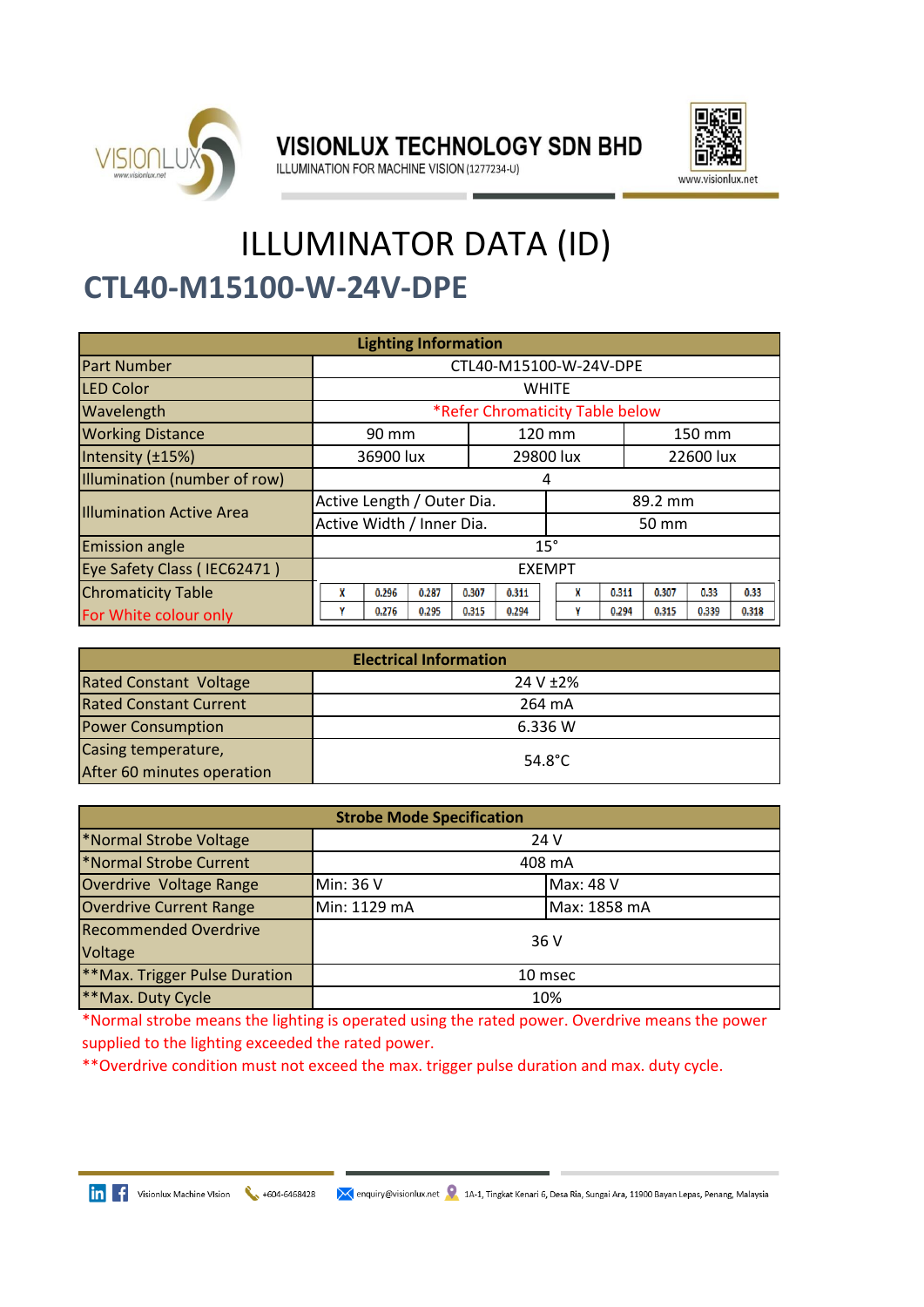

**VISIONLUX TECHNOLOGY SDN BHD** 



ILLUMINATION FOR MACHINE VISION (1277234-U)

# ILLUMINATOR DATA (ID) **CTL40-M15100-W-24V-DPE**

| <b>Connection Information</b>   |                            |            |              |  |
|---------------------------------|----------------------------|------------|--------------|--|
| <b>Connector Type (Default)</b> | M12 5 PIN CONNECTOR (MALE) |            |              |  |
| <b>Cable Length</b>             | 70 cm                      |            |              |  |
| <b>Pin Configuration</b>        | Pin                        | Signal     | Cable Colour |  |
|                                 |                            | 24 V       | <b>BROWN</b> |  |
|                                 | 2                          |            | <b>WHITE</b> |  |
|                                 | 3                          | <b>GND</b> | <b>BLUE</b>  |  |
|                                 | 4                          |            | <b>BLACK</b> |  |
|                                 | 5                          |            | <b>GRAY</b>  |  |
|                                 | 5<br>з<br>4                |            |              |  |

| <b>Additional Information</b>                                                            |                                                       |  |  |
|------------------------------------------------------------------------------------------|-------------------------------------------------------|--|--|
| <b>Additional Cooling Method</b><br>Attached to machine part for better heat dissipation |                                                       |  |  |
| <b>Intensity Controller Selection</b>                                                    | LC-18-4CH-A1, LC-18-KP1, SDA, SD, ST, ANG, SDP Series |  |  |
| <b>CE Conformity</b>                                                                     | YES                                                   |  |  |
| <b>RoHS Compliance</b>                                                                   | YFS                                                   |  |  |

| <b>Extension Cable</b>                                                           |                              |  |  |
|----------------------------------------------------------------------------------|------------------------------|--|--|
| Connector Type (default)                                                         | M12 5 PIN CONNECTOR (FEMALE) |  |  |
| <b>Part Number</b>                                                               | EXT-FL-M12F-3M-24V           |  |  |
| Cable Length (out from female<br>connector)                                      | 3000 mm                      |  |  |
| <b>Extension Cable</b><br>(connect to M12 5 Pin Male<br>Connector from lighting) |                              |  |  |

| <b>Application</b>                            |                                                                  |  |  |
|-----------------------------------------------|------------------------------------------------------------------|--|--|
| <b>Illumination Type</b><br>Direct Ring Light |                                                                  |  |  |
| <b>Application Use</b>                        | Substrate Inspection, Label Inspection, Flat Surface Inspection, |  |  |
|                                               | <b>Fiducial Recognition</b>                                      |  |  |